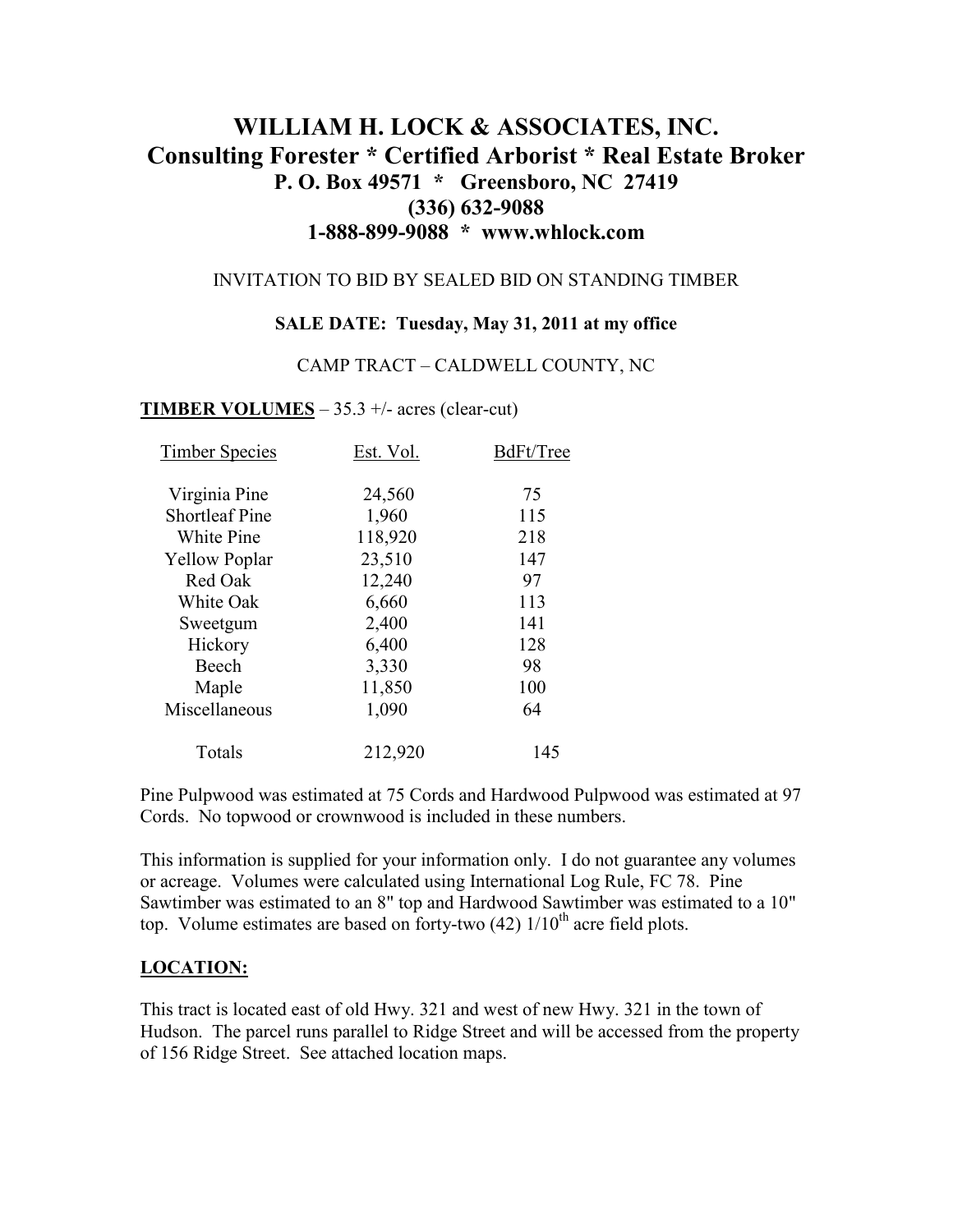Page Two Camp - Timber Sale Sale Date: Tuesday, May 31, 2011

### **BIDS:**

The Camp Tract is being sold on a lump sum sealed bid basis. Bids will be accepted by **regular mail** if received by 5:00 pm on Monday, May 30, 2011 **OR** bids will be accepted by **email (whlock@whlock.com), telephone (336-632-9088), fax (336-632-9088), or in-person** at my office until 11:00 am on Tuesday, May 31, 2011. At 11:00 am on Tuesday, May 31, 2011 all bids received will be recorded. The successful bidder will be notified within 24 hours of the bid openings. A 10% deposit may be requested to be delivered to William H. Lock & Associates, Inc. within 72 hours of the bid opening. The balance of the sales price is to be delivered at the sale closing which should occur on or before June 28, 2011. The seller reserves the right to refuse or accept any and all bids. Seller will consider all bids. The seller will be responsible for the timber deed preparation and forestry consultant fees. The buyer will be responsible for all other closing costs. A \$1,000 performance deposit will be payable at closing and held in a noninterest bearing trust account until satisfactory completion of logging. The performance deposit does not limit the buyer's liability.

## **PLACE OF SALE:**

The timber sale will be held at the office of William H. Lock & Associates, Inc. in Greensboro, NC. The office address is 375 S. Swing Road, Greensboro, NC 27409. Telephone and Fax: 336-632-9088; Email-whlock@whlock.com

## **CONDITIONS OF SALE**:

1. The Buyer shall have 24 months from the date of the timber deed to cut and remove all merchantable timber within the "Sale Areas". "Creek Buffers" have been marked with Blue Paint. No blue painted trees marking the buffer boundaries may be cut. Pine  $\geq$ 14" DBH and Hardwood > 16" DBH can be harvested from within the blue painted buffers provided all Best Management Practices, Forest Practice Guidelines, any applicable River Basin Rules, and any local rules and regulations are followed. The "out" area has been flagged with orange flagging. No harvesting activity will be allowed in this area and no trees are to be harvested within this area. Buyer will not be allowed to cross or use the existing sewer line areas for any harvesting and/or access activities. Buyer is responsible for any damage to the sewer lines and their grassed easements caused by any harvesting activity.

2. The Buyer shall access the tract from 156 Ridge Street along the orange flagged access path. This path will need to be installed by the Buyer and should be limited to 20'  $+/-$  in width. Care should be taken in the removal of any existing trees within this right of way to minimize damage to the remaining trees on this property. The Buyer is responsible for the installation, maintenance, and final restoration of this new access.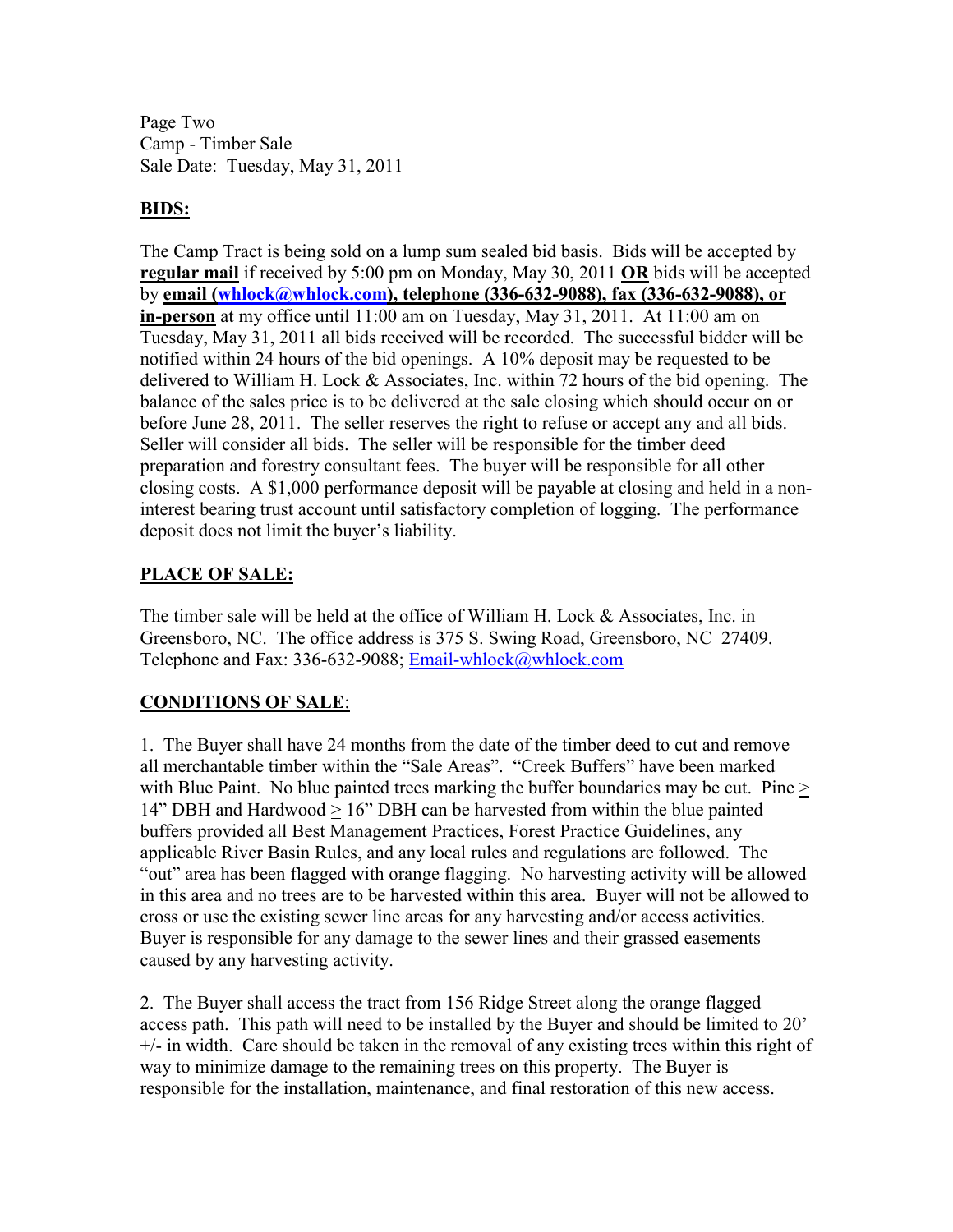Page Three Camp - Timber Sale Sale Date: Tuesday, May 31, 2011

Buyer will need to re-seed and mulch any newly cleared areas on this pathway to minimize erosion and possible sedimentation. All access routes will need to be installed and/or maintained according to all North Carolina Best Management Practices, Forest Practice Guidelines, and any applicable river basin rules. Call W.H. Lock if questions concerning the access route.

3. The Buyer is responsible for maintaining a clean site. No equipment parts, trash, tires or other debris shall be left on the property. It shall be the Buyer's responsibility to clean up any hazardous material or chemical waste spills including but not limited to Diesel Fuel, Hydraulic Fluid, Machine Oil, and/or Gasoline upon the subject property. Responsibility will include any required remediation including but not limited to the removal of contaminated soils.

4. All loading decks and truck parking areas must be reseeded when the harvesting operation is completed.

5. The Buyer is responsible for following all Federal, State, and local regulations regarding timber harvesting activities. If required, Buyer is responsible for obtaining any necessary permits or licenses required for timber harvesting. All logging operations must conform to North Carolina Best Management Practices, Forest Practices Guidelines, and any applicable river basin rules. In the event that a non-compliance situation is identified on the tract as a result of the harvesting operation, William H. Lock  $&$  Associates, Inc. will have the express right to suspend the harvesting operation until the situation is brought into compliance. No trees or other logging debris shall be left in or across the property boundary, sale cutting lines or access roads and paths.

6. All necessary property lines and corners have been marked with pink flagging. No flagged or painted trees denoting the property and/or sale boundary shall be cut and no trees outside the boundary lines shall be cut. If trees marking the property lines or sale boundary are cut, North Carolina timber trespass laws may apply. No trees shall be cut to fall on a neighboring landowner's property or where potential damage may occur. If existing property corners are damaged or removed as a result of the harvesting operation, Buyer agrees to replace the markers at the correct surveyed location at their own expense.

7. Buyer agrees to notify William H. Lock & Associates, Inc., P. O. Box 49571, Greensboro, NC 27419 at least 3 days in advance of the beginning of the harvesting operation and at least 3 days in advance of the completion of the harvesting operation. The buyer and/or logger must complete a pre-harvest inspection with WHL & Associates prior to beginning any logging activity.

8. Seller or their Agent reserves the right, in its sole discretion, to require the termination of all timber harvesting in the event that weather conditions cause the land to become so